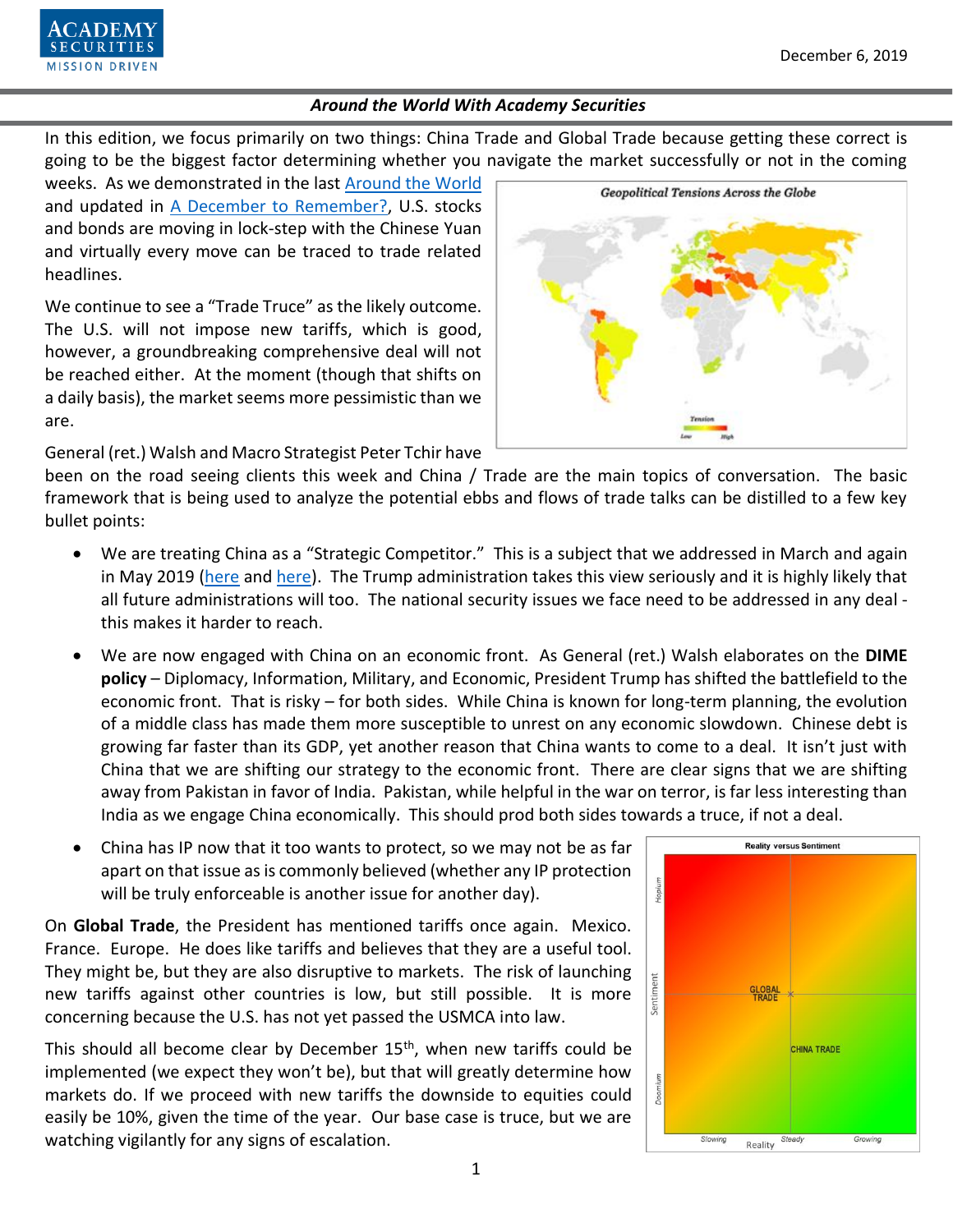

### **Front and Center – Turkey, France and NATO**

The Academy Securities Geopolitical Intelligence Group has been focused on the importance of Turkey's membership in NATO for some time. As we reported in our podcast entitled A Strategic [Partnership with](https://www.academysecurities.com/wordpress/wp-content/uploads/2019/10/Geopolitical-Flashpoints-The-Macroeconomic-Impact-of-the-Geostrategic-Landscape-Vol.-30.pdf)  [Turkey,](https://www.academysecurities.com/wordpress/wp-content/uploads/2019/10/Geopolitical-Flashpoints-The-Macroeconomic-Impact-of-the-Geostrategic-Landscape-Vol.-30.pdf) Turkey is a key ally and an important NATO partner and its coziness with Russia (i.e. purchase of the S-400 surface-to-air missile system) is cause for concern. However, what has transpired in the past eight weeks since the announcement to withdraw U.S. forces from northern Syria, has led many to believe that President Trump has made it a priority to win Turkey back. The reasoning is clear – Turkey is viewed as a potential counterweight against Iranian influence in the region and the strategic U.S. Air Base at Incirlik, which houses a number of U.S. nuclear weapons, is too important.



#### Defence spending by Nato countries in Europe as % of GDP

French President Macron has been openly critical of the Turkish incursion into northern Syria (which President Trump allowed Turkey to proceed with, on a limited basis) and went so far as to declare the "brain death of NATO." He went on to say that "the U.S. had no coordination whatsoever of strategic decision making between the U.S. and its NATO allies – none." This building animosity between the U.S. and France came to a head at the  $70<sup>th</sup>$ anniversary of NATO conference in London this week, with a testy exchange between President Macron and President Trump. With President Trump now positioning himself as a champion of NATO, the renewed push to make NATO members dedicate 2% of GDP to defense spending by 2024 is back in focus. Some of the largest nations in Europe (France, Germany, etc.) are below this threshold. What this all means for the future of the alliance is yet to be seen, but what is clear now is that the strategy of winning Turkey back (despite its flaws) may be working.

*"The 70th anniversary of NATO did much to strengthen its status quo and little to fundamentally alter a muchneeded course change. NATO must take bold steps. Turkey is placing its allies at risk by buying Russian air defense missiles, conducting illegal cross border military operations against Kurds in Syria with a clear disregard for the laws of land warfare, and is pursuing an increasingly alarming alignment with Iran.* 

*Many members of NATO ignore their financial obligations to the alliance and fail to police themselves...a clear act of cowardice. Russia continues to push the alliance at every opportunity...Crimea, Donbas, Baltics. NATO must acknowledge that Russia must be its focus, to confront or find ways to engage with Russia that furthers NATO's security imperatives, not the routine dismissal of its agreed to and 70 year "pressure tested" charter. NATO works, but it's suffering from a thousand cuts, all self-inflicted." General Marks*

General Walsh went on to say that *"President Trump moved NATO much further on the path to member countries paying their agreed-to burden sharing funding commitments. This week's summit was far different than his early meetings when he threatened to pull the U.S. out of NATO or when he first raised the issue of NATO members not paying their fair share of the agreed-to costs. This summit had the NATO Secretary, Jens Stoltenberg, explaining the progress made by member nations in increasing funding. President Trump kept the funding pressure up by having a private lunch with those leaders whose countries met the agreed to spending plan of at least 2% of their GDP by 2024. Increasing funding to NATO came across in a positive light throughout the summit.*

*China, for the first time, was a key agenda topic for NATO as the alliance reviews its future direction. This again shows that the U.S. is leading NATO's refocus into areas that the U.S. sees as priorities.*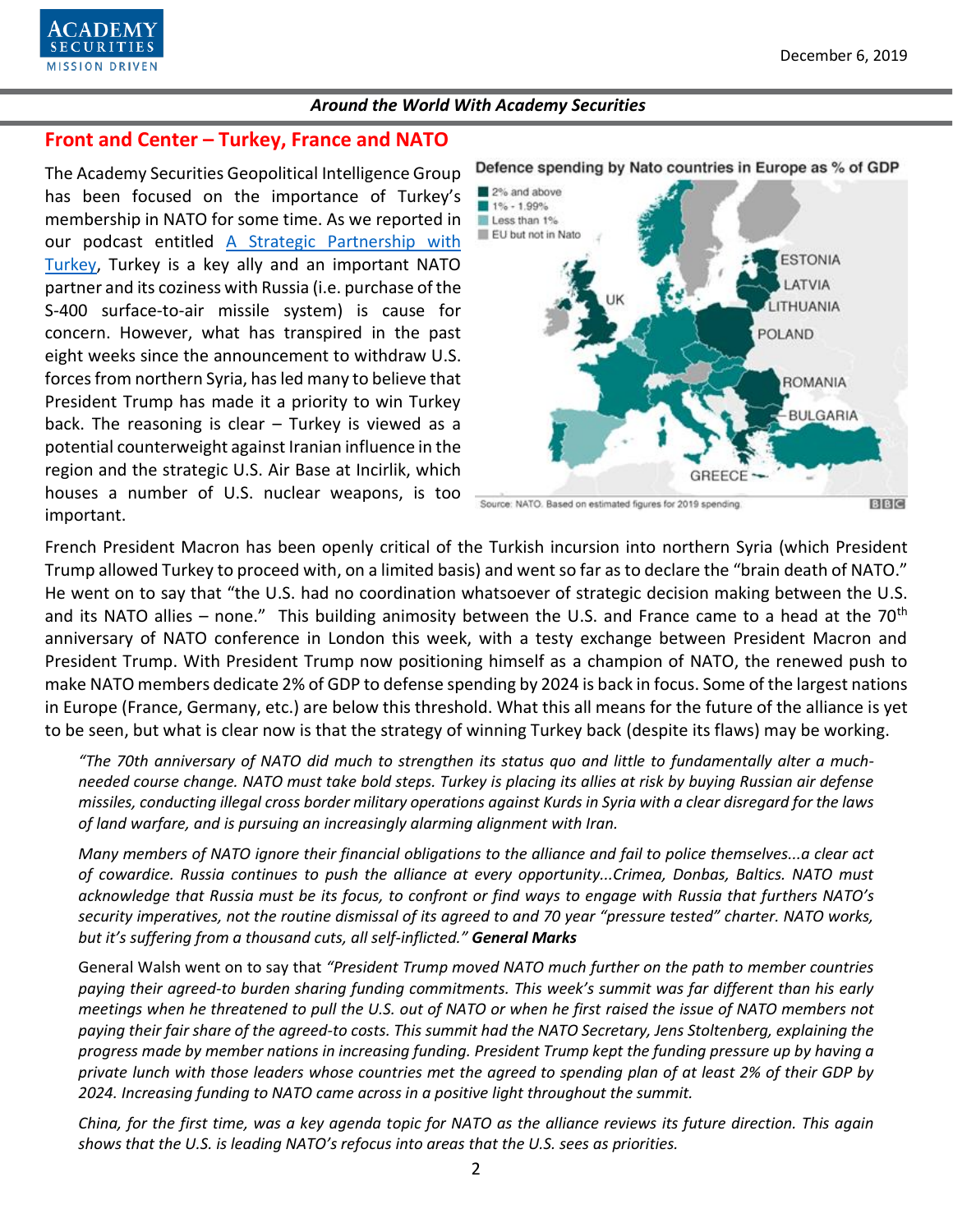

*Turkey's attempt to tie a proposed NATO agreement focused on support to Baltic countries and the deterrence of Russian aggression in Eastern Europe to Turkey's demand to name the Kurdish Peoples Protection Units (YPG) a terrorist organization was a surprise move by President Erdogan that failed. This attempt, along with Turkey's decision to purchase the Russian S-400 surface-to-air missile system, is causing friction between NATO and Turkey that we can expect Putin to exploit." General Walsh*

## **Iraq, Chile, and Hong Kong**

In general, we believe certain areas are not getting the attention that they deserve and there is a risk that the protests will either spill over to surrounding nations or, at the very least, continue to stifle economic growth and lead to further uncertainty. For example, the Iraqi Prime Minister Adel Abdul Mahdi resigned this week as a result of the unrest over the level of corruption and Iranian influence in Iraq. With over 400 people killed since the protests began on October 1, it had come time for Mahdi to step down. However, this step alone will not be enough to satisfy the protestors as they have demanded the removal of the entire political and parliamentary class.

*"The resignation of Adil Abdul-Mahdi is a politically smart move absent of hubris. His resignation acknowledges that he was not "getting it done" as Prime Minister. Iraq has been suffering from growing violence and riots. Demands of the people were not being addressed. At least Mahdi knew he had to step aside. That act will show the strength and resilience of Iraq's burgeoning and challenged democracy." General Marks*

*"Iraqi Prime Minister Abdel Abdul-Mahdi's announcement to resign comes after Iran again attempted to support him to remain Prime Minister. Iran's influence with Abel-Mahdi and his government has continuously grown since the U.S. reduced its presence in Iraq in 2011. Only two weeks ago, Iran's Major General Suleimani was able to convince Abdul-Mahdi to stay on. Abdul-Mahdi's decision to resign was mainly influenced by a lack of confidence from Iraq's senior Shiite cleric, Grand Ayatollah Ali al-Sistani. The anti-government protests had gone on too long for al-Sistani to ignore if he was to maintain his true leadership role in Iraq. This "Arab Spring" like moment is another example of young people and social media affecting a change in government in the Middle East. This time the reasons were corruption, lack of jobs, and outside Iranian influence." General Walsh*

In Chile, the government recently announced a \$5.5 billion economic recovery plan to try to reverse the contraction that has occurred as a result of the protests that began in October. With economic expansion estimates shrinking for 2020 to 1-1.5% from 2% and the peso falling to an all-time low, this recovery measure is meant to act as a lifeline to small businesses. The government will also sell \$3.5 billion in foreign currency bonds next year. However, the protests continue and with the recent rallying around the student blinded by rubber bullets and the fact that 26 people have been killed since mid-October, these new economic measures have not had the calming effect intended.

Finally, we are keeping our eye on Hong Kong. With the sweeping victory by the pro-democracy candidates in district elections two weeks ago, some believe that these results will encourage the protestors to continue to push for the other four demands that have not been met (including the removal of Carrie Lam and the exoneration of thousands of protestors). Protest activity has picked up again after the election and the promise by Lam to set up a committee to investigate the crisis has not addressed any of the demands. This crisis is far from over and the world awaits any decisive action from Beijing.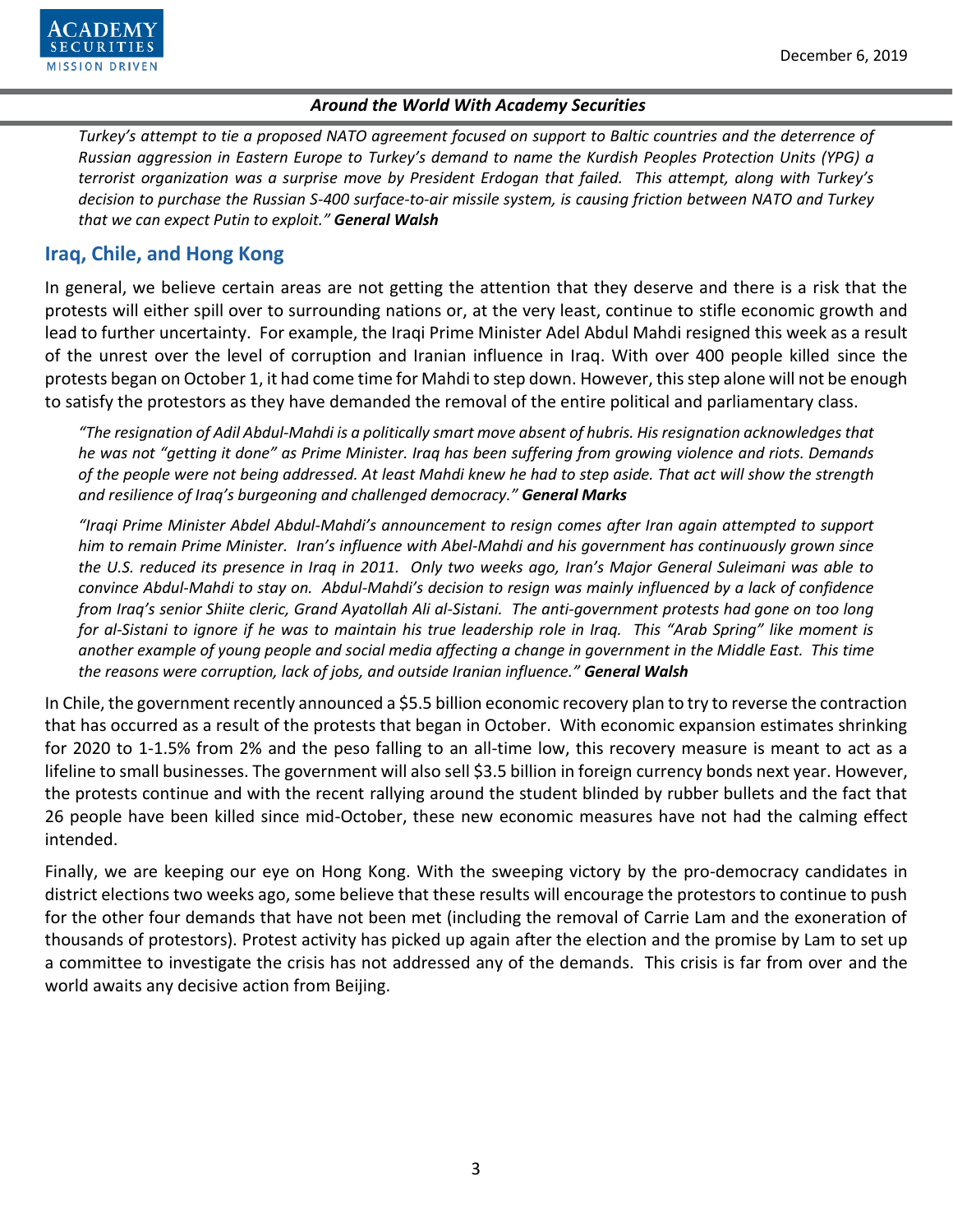

## **Markets at A Glance**

| Country              | Currency* | 1 Week   | 1 Month   | 10 Yr Yield* | 1 Week  | 1 Month | <b>Stock Index</b> | 1 Week   | 1 Month  |  |  |  |  |
|----------------------|-----------|----------|-----------|--------------|---------|---------|--------------------|----------|----------|--|--|--|--|
| <b>United States</b> | 97.65     | $-0.74%$ | 0.42%     | 1.78         | 0.01    | 0.06    | 3,093              | $-1.92%$ | 0.86%    |  |  |  |  |
| <b>Asia Pacific</b>  |           |          |           |              |         |         |                    |          |          |  |  |  |  |
| <b>China</b>         | 7.1       | $-0.52%$ | $-0.15%$  | 3.19         | 0.01    | $-0.08$ | 3,850              | $-0.67%$ | $-2.60%$ |  |  |  |  |
| Korea                | 1,195     | $-1.45%$ | $-2.49%$  | 1.68         | $-0.01$ | $-0.09$ | 2,069              | $-2.77%$ | $-1.49%$ |  |  |  |  |
| India                | 71.5      | $-0.25%$ | $-1.02%$  | 6.47         | 0.00    | 0.03    | 12,043             | $-0.48%$ | 1.28%    |  |  |  |  |
| Indonesia            | 14,105    | $-0.07%$ | $-0.47%$  | 2.97         | 0.02    | 0.04    | 6,113              | 1.49%    | $-1.52%$ |  |  |  |  |
| Philippines          | 51.0      | $-0.43%$ | $-0.50%$  | 2.76         | 0.00    | 0.11    | 7,816              | $-0.27%$ | $-2.02%$ |  |  |  |  |
| <b>EMEA</b>          |           |          |           |              |         |         |                    |          |          |  |  |  |  |
| Russia               | 63.9      | 0.05%    | $-0.66%$  | 3.10         | $-0.07$ | $-0.24$ | 2,901              | $-0.97%$ | $-1.01%$ |  |  |  |  |
| Saudi                | 3.7       | $-0.01%$ | 0.01%     | 2.93         | 0.02    | $-0.05$ | 7,871              | 0.23%    | 1.64%    |  |  |  |  |
| South Africa         | 14.6      | 1.14%    | 2.95%     | 5.02         | 0.04    | 0.08    | 55,023             | $-2.05%$ | $-2.87%$ |  |  |  |  |
| <b>Turkey</b>        | 5.7       | 0.44%    | $-0.64%$  | 6.39         | $-0.03$ | $-0.17$ | 107,701            | 1.75%    | 9.38%    |  |  |  |  |
| <b>Ukraine</b>       | 23.9      | 0.57%    | 3.71%     | 7.45         | 0.23    | 0.57    | 511                | $-1.13%$ | $-2.18%$ |  |  |  |  |
| <b>Americas</b>      |           |          |           |              |         |         |                    |          |          |  |  |  |  |
| Argentina            | 59.9      | $-0.15%$ | $-0.72%$  | 23.47        | 0.75    | 0.70    | 28,366             | $-4.09%$ | $-0.26%$ |  |  |  |  |
| <b>Brazil</b>        | 4.2       | 1.23%    | $-5.40%$  | 3.86         | 0.02    | 0.11    | 110,301            | 2.41%    | 1.95%    |  |  |  |  |
| Colombia             | 3,471     | 1.08%    | $-4.37%$  | 3.21         | $-0.03$ | 0.15    | 1,612              | 1.56%    | $-1.30%$ |  |  |  |  |
| Mexico               | 19.4      | 0.47%    | $-1.62%$  | 3.34         | 0.02    | 0.07    | 42,295             | $-1.72%$ | $-3.47%$ |  |  |  |  |
| Venezuela            | 37,559    | $-6.02%$ | $-60.69%$ |              |         |         | 1,612              | 1.56%    | $-1.30%$ |  |  |  |  |

| <b>Commodities</b> |          |           |       |          |         |                |          |           |  |  |  |  |
|--------------------|----------|-----------|-------|----------|---------|----------------|----------|-----------|--|--|--|--|
| Oil                | 1 Week   | 1 Month   | Gold  | 1 Week   | 1 Month | <b>Bitcoin</b> | 1 Week   | 1 Month   |  |  |  |  |
| 58.43              | $-0.55%$ | $-3.97\%$ | 1.475 | $-1.39%$ | 3.96%   | 7,187          | $-4.80%$ | $-21.98%$ |  |  |  |  |

US Currency is DXY. China, Korea and India are local currency bonds, the remainder are US denominated bonds. Data as of 12/5/2019.

The yuan weakened and U.S. stocks declined. As we wrote earlier – the markets are at an inflection point waiting on a clear direction on U.S. and Chinese trade.

Turkey, which seems to continue to carve out its own identity, especially as it relates to NATO, has had a strong month in its stock market. Not a region we are comfortable with longer term, but clearly markets are not bothered.

The Venezuelan currency continues to plummet. Increasingly, people are watching this and Argentina and trying to decipher if there is more risk in other countries than is being priced in? How quickly can another country fall into disarray? So far, we aren't seeing risks elsewhere, but we are digging deeper trying to identify potential trouble spots.

Finally, Bitcoin continues to fall. The rally that started when China's Xi made a commitment to blockchain has entirely fizzled – as it should. China may be committed to blockchain, but that is not the same as buying Bitcoin. From a geopolitical standpoint, it is interesting that oil, gold, and bitcoin all fell on the week. Our macro strategist would prefer to see gold fall (on fewer geopolitical concerns) and oil rise (on the potential for global growth) but we aren't getting a clear signal like that at the moment.